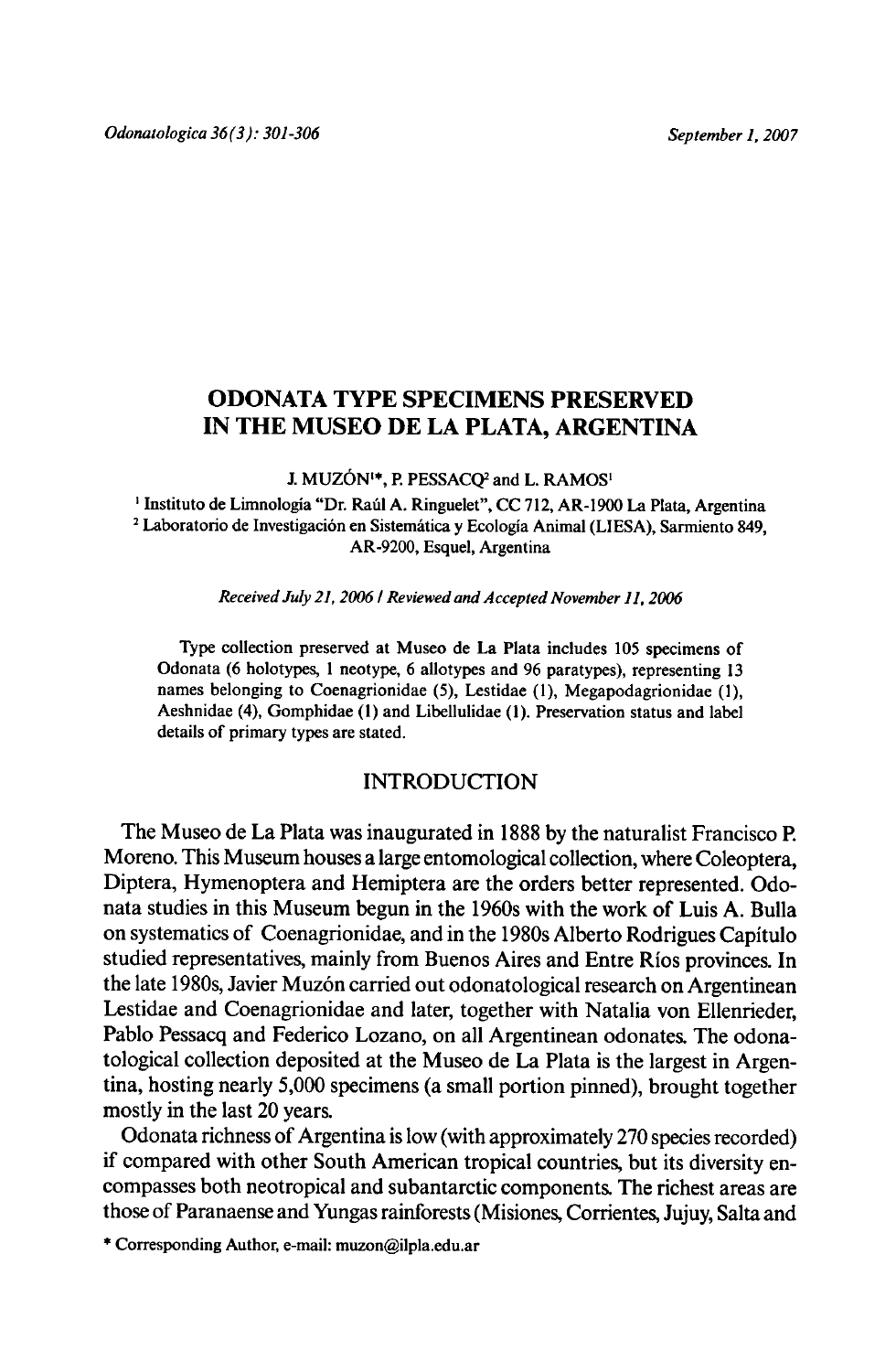|       | $\overline{\mathbf{S}}$ |
|-------|-------------------------|
|       | Plata                   |
|       | 3                       |
|       |                         |
|       | Vluseo de l             |
| Table | at the                  |
|       |                         |
|       | preserved               |
|       | <b>Transitions</b>      |
|       |                         |

ection

, m

specimens

| Name        | Author                                | publication<br>Date of | Original genus        | Genus currently Holotype Neotype Allotype Paratypes<br>accepted |  |               |
|-------------|---------------------------------------|------------------------|-----------------------|-----------------------------------------------------------------|--|---------------|
| bruchi      | (von Ellenrieder & Garrison)<br>Navás | 924                    | <b>Dxyagrion</b>      | Oxyagrion                                                       |  |               |
| garrisoni   | von Ellenrieder & Muzón               | (2006)<br>2006         | Indinagrion           | Indinagrion                                                     |  | 40 8,2 9      |
| hartei      | Muzón & Lozano                        | 2005                   | Acanthagrion          | Acanthagrion                                                    |  |               |
| silviae     | Bulla                                 | 160                    | Argentagrion          | Homeoura                                                        |  |               |
| tennesseni  | Mauffray                              | 1999                   | Oxyagrion<br>Lestes   | Oxyagrion                                                       |  | $\dot{\circ}$ |
| jurzitzai   | Muzón                                 | 1994                   |                       | Lestes                                                          |  |               |
|             | meridionale De Marmels                |                        | <b>Teinopodagrion</b> | Teinopodagrion                                                  |  |               |
| brevicercia | Muzón & von Ellenrieder               |                        | Aeshna                | Vhionaeschna                                                    |  |               |
| fissifrons  | Muzón & von Ellenrieder               | <u>ន្តន្តន្ត្ត</u>     | Aeshna                | Rhionaeschna                                                    |  |               |
| obscura     | Muzón & von Ellenrieder               |                        | Aeshna                | Rhionaeschna                                                    |  |               |
| tinti       | von Ellenrieder                       | 2000                   | Aeshna                | Vnonaeschna                                                     |  | 30.19         |
| noval       | Rodrigues Capitulo                    | 1984                   | smagomphus            | Tibiagomphus                                                    |  |               |
| ringueleti  | Rodrigues Capitulo                    | 1988                   | Micrathyria           | Vicrathyria                                                     |  | 21d, 69       |
|             |                                       |                        |                       | Total                                                           |  | \$            |

Tucumán provinces): on the other hand, Patagonian odonates show high levels of endemism (MUZON & VON ELLENRIED-ER, 1998).

The type collection deposited at the Departamento Científico Entomologia houses 105 specimens (Tab. I), preserved in plastic envelops or pinned, referable to the Coenagrionidae, Lestidae, Megapodagrionidae, Aeshnidae, Gomphidae and Libellulidae.

## MATERIALAND **METHODS**

The names are listed alphabetically under each family, followed in parentheses by their original generic assignement. If different from the original name, the currently accepted name is provided. For primary types the preservation and orthography of labels are stated. Label lines are separated by a "//", handwriting is in italics, and type of label is stated as follows: red [a], white with blue frame [b], white with black frame [c], white [d], yellow[e], red with black frame glued on white envelope card [f], white envelope card [g], red glued on white envelope card [h], white envelope card with red frame [i].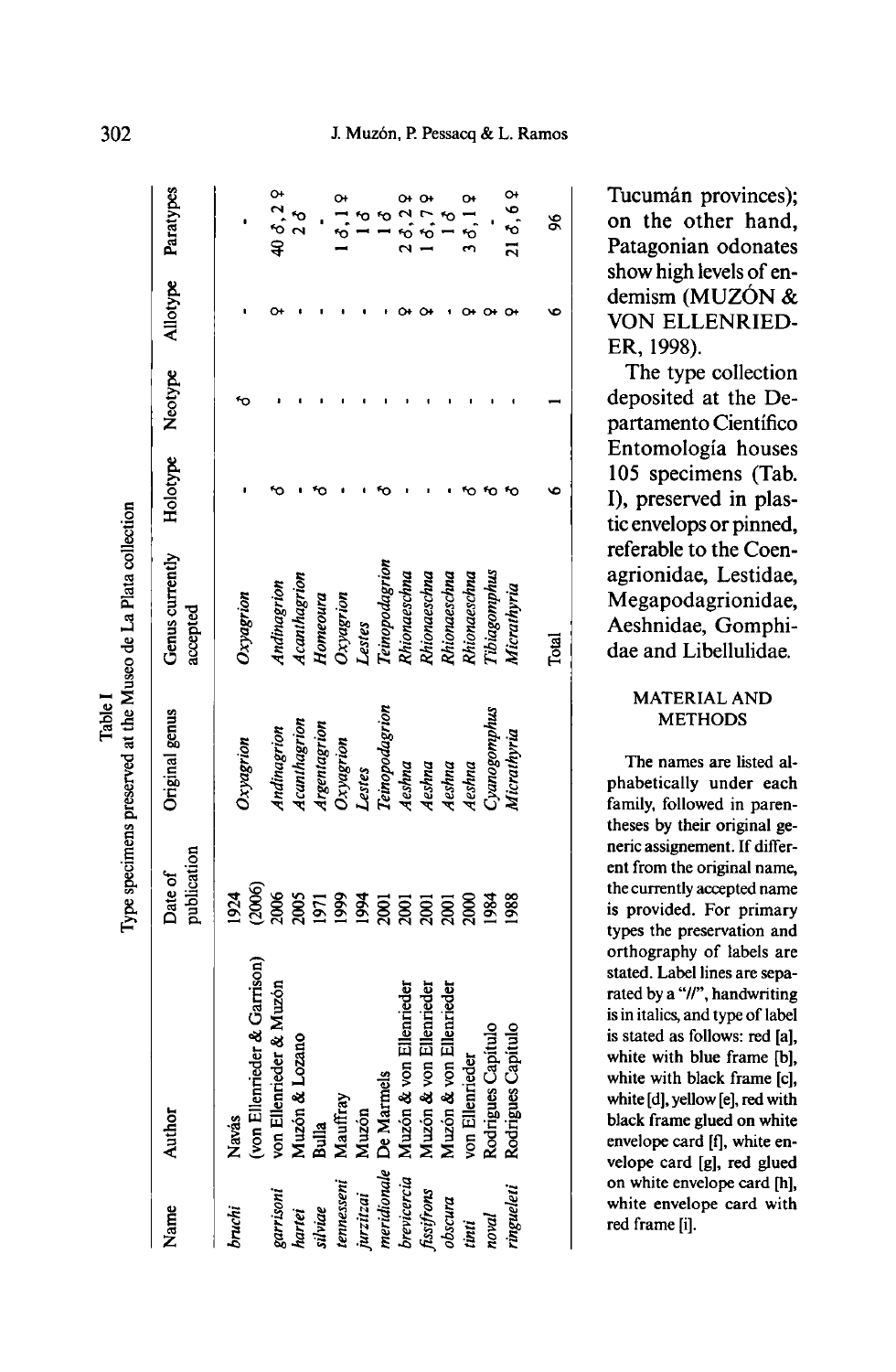## LIST OF TYPES

## COENAGRIONIDAE

## bruchi NAVÁS (Oxyagrion), 1924: 315-332, fig. 13. VON ELLENRIEDER & GARRISON 2006: 362-374, figs 1-3, 6-10, 13-21, 23-25. Neotype designation.

- Neotype ∂ (in envelope). Labels as follows: [i] ARGENTINA: Salta Prov.: Lesser, A° de piedras sin nombre (emerged // in lab. 10/9/2005) // 23 September 2005 // Latitude: 24°40'56''S, Longitude: 65°28'40"W, Elevation: 1312 meters // Collected by: N. von Ellenrieder // (ex NVE Collection) MLP Collection;  $[g]$  MLP 5209 / 1
- Preservation: Well preserved.

garrisoni VON ELLENRIEDER & MUZON (Andinagrion), 2006: 205-214, 222, figs la, c, e, g,2a-c, 3a, 4a, d, 5a-f, 6a-d, g, h, 9a-b, 10a, d, g,j, 11.

- $-$  Holotype  $\delta$  and allotype  $\Omega$  (in the same envelope). Labels as follows: [i] ARGENTINA, Salta prov., Rio Caldera, about 5 km S Campo Alegre // Dam, side stream with macrophytes [in copula] [HOLOTYPE / & ALOTYPE] // <sup>11</sup> November <sup>2005</sup> // Latitude: 24°35'41"S, Longitude: 65°22'10"W, Elevation: 1419 meters // Collected by: R.W. Garrison & N. von Ellenrieder // MLP Collection; [g] MLP <sup>5206</sup> / 1-2
- Paratype series (in envelopes): Argentina, Salta province: 38  $\delta$ , 2  $\delta$  9 in tandem, Castellanos, Lesser.
- Preservation: All types well preserved.

hartei MUZÓN & LOZANO (Acanthagrion), 2005: 179-182, figs 1-8.

- Paratype series (in envelopes): <sup>2</sup> <sup>S</sup> Ecuador, Prov. Morona-Santiago,Bomboiza.
- Preservation: Well preserved.

silviae BULLA (Argentagrion), 1971: 49-55, figs 1-6.

- Holotype  $\delta$  (pinned). Labels as follows: [a] MUSEO DE LA PLATA // HOLOTIPO // Argen tagrion II silviae Bulla; [b] Caaguazu II Paraguay II 1013170 II Bulla col.; [b] 3484.
- Preservation: Holotype glued to cardboard, abdomen broken at 0.3 basal segment III, left fore wing broken at postnodal level, left middle and hind leg and right mid leg complete, envelope with the rest of the wing and foreleg.
- Currently accepted name: Homeoura silviae (GARRISON, 1991).

— Comment: this species isknown only from the holotype.

- tennesseni MAUFFRAY (Oxyagrion), 1999: 165-170, figs 1-6.
- Paratype series (in envelopes): Two specimens from Ecuador, Napo, as follows: <sup>1</sup> 6 Baeza; <sup>1</sup> 2 El Chaco.
- Preservation: Well preserved.

#### LESTIDAE

## $j$ urzitzai MUZÓN (Lestes), 1994: 297-302, figs 1-2.

- Paratype 6 (in envelope): Brasil, Rondonia state. Fazenda Rancho Grande.
- Preservation: Abdomen broken between segments III and IV, left mid leg missing distal to tro chanter, terminalia and genital ligula separated and coated for scanning microscopy study.

## MEGAPODAGRIONIDAE

meridionale DE MARMELS (Teinopodagrion), 2001: 62-65, figs 75, 107, 130,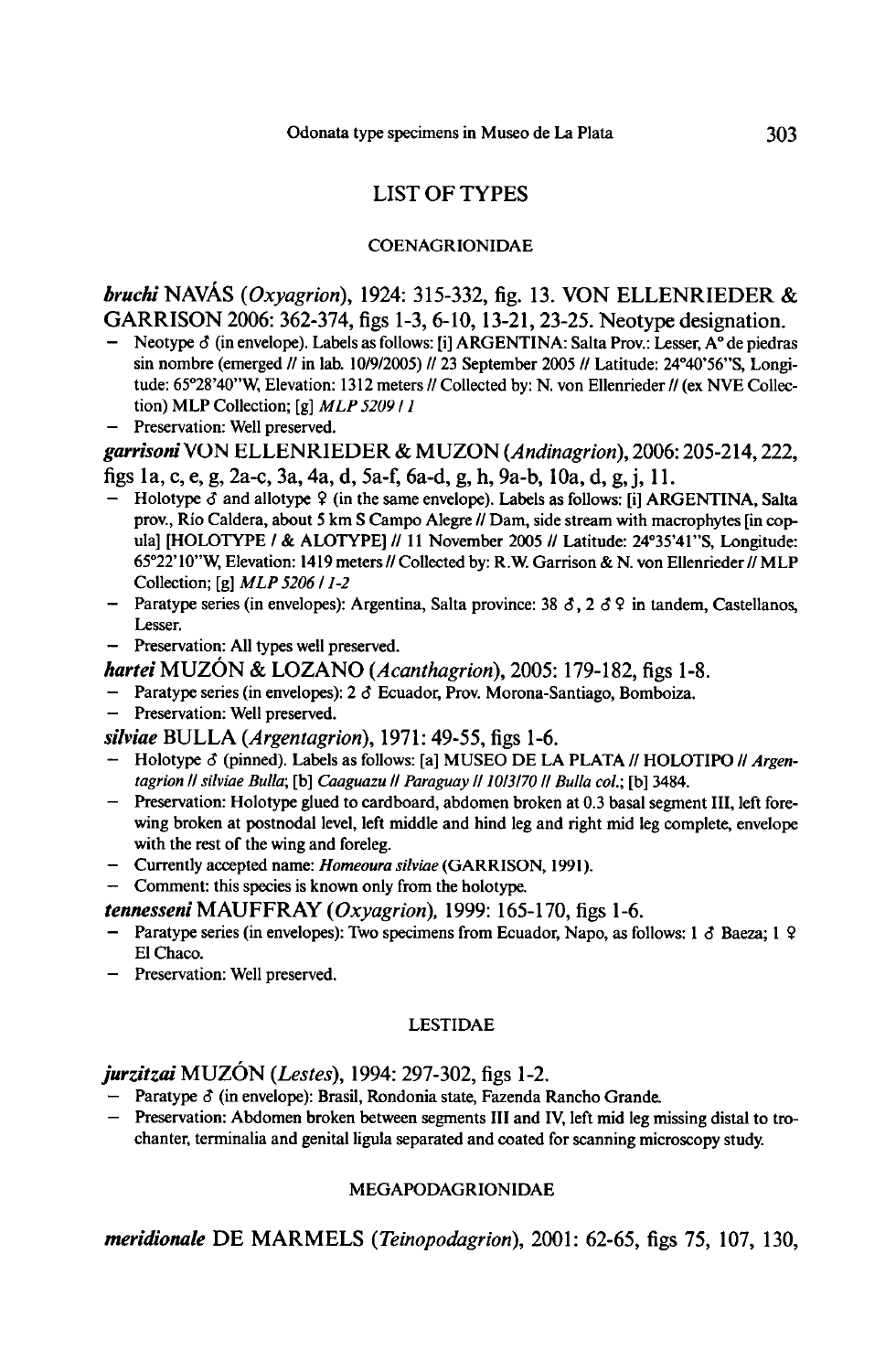155, 182, 205, map2.

- Holotype  $\delta$  (in envelope). Labels as follows: [a] Teinopodagrion // meridionale  $\delta$  // HOLOTIPO ll det. DE MARMELS; [b] Calilegua II 1700 mt II 30-II-86 II col. Capitulo; [b] Megapodagrion II macropus II det. Muzón 87; [b] ILPLA II 1412; [g] Argentina, Calilegua (1700 m) II 30/XII86 II col. R. Capitulo II Megapodagrion macropus  $\delta$  II det. Muzón 87; [g] MLP 5211 / 1.
- **Example 3** (in envelope): Argentina, Salta, Aguas Blancas.
- Preservation: Holotype: left forewing broken, left protarsus and right mesotarsus missing, left mid and fore leg missing distal to coxae. Abdomen of paratype broken in three portions but well preserved.

## AESHNIDAE

## brevicercia MUZON & VON ELLENRIEDER ( Aeshna), 2001: 140-144, figs 3, 13, 20, 27, 34,41,50.

- Allotype 9 (in envelope). Labels as follows: [f] Aeshna (Marmaraeschna)brevicercia // Muzon & von Ellenrieder //Allotypus 9; [g] QCAZ/ ECUADOR // PICHINCHA STO DOMINGO //DE LOS COLORADOS // <sup>24</sup> JAN <sup>1988</sup> //1. Morales;[d] Fig. <sup>2</sup> cerci & ventral terga II Muzon & von Ellenrieder II Marmaraeschna revision; [dl AESCHNA BREVIFRONS Hagen // det Bill Mauffray 1995 //  $9F$ ; [g] MLP 5212 / 2.
- Paratype series. Four specimens as follows: <sup>1</sup> <sup>S</sup> Ecuador, Esmeraldas; <sup>1</sup> d <sup>1</sup> 9Venezuela,Tama; <sup>1</sup> 9 Venezuela, Merida,El Valle.
- Preservation: Allotype: abdomen broken between segments IV and V, right fore leg missing dista to coxae and left mesotarsus missing, right mid leg broken distal to coxae (into glassine envelope together with abdominal segments V-X). Paratypes well preserved.
- Currently accepted name: Rhionaeschna brevicercis (VON ELLENRIEDER, 2003).

fissifrons MUZON & VON ELLENRIEDER (Aeshna), 2001: 148-150, figs 5, 11, 15,22, 29, 36,44, 50.

- Allotype female (in envelop). Labels as follows: [f] Aeshna (Marmaraeschna) fissifrons // Muzón & von Ellenrieder //Alotipo 9; [g] Argentina,Salta, Cafayate, //Quebrada Rio Colorado // 29- III-1997 //Col. Ellenrieder; [d] Fig. <sup>2</sup> cerci & ventral terga II& head II Muzon & von Ellenrieder Il Marmaraescha revision; [g] MLP 521312.
- Paratype series. Eight specimens as follows: 3 9 Argentina, Salta, Depto. Los Andes, Acay Chico; 2 9 Salta, Cafayate, Quebrada Río Colorado; 2 9 Salta, San Carlos, San Antonio; 1 8 Chile, Antofagasta province, Inacaliri.
- Preservation: Allotype: right protarsus and metatarsi missing, apex of hind wings broken. Para types well preserved.
- Currently accepted name: Rhionaeschna fissifrons (VON ELLENRIEDER, 2003).

obscura MUZÓN & VON ELLENRIEDER (Aeshna),  $2001: 154-155$ , figs 7, 17, 24,31,38,46, 50.

- Paratype  $\delta$  (in envelope): Bolivia, Dept. La Paz, Prov. Nor Yungas road to Coroico. Abdomen broken in three portions, but diagnostic characters well preserved.
- Currently accepted name: Rhionaeschna obscura (VON ELLENRIEDER, 2003).

tinti VON ELLENRIEDER (Aeshna), 2000: 347-352, figs 1-2, 5, 7, 9, 11, 13-14, 17-19, 23.

- Holotype  $\delta$  (in envelope). Labels as follows: [f] Aeshna tinti von Ellenrieder // Holotypus  $\delta$ ; [g] CHILE, Antofagasta, El Loa prov., Tilopozo //23°49'S 68°15'W/1-1996 //COLECCION MU-SEO DE LA PLATA; [d] Tilopozo, // Loa, CHILE // Enero-1996; [g] MLP 5215 / 1.
- Allotype (in envelope). Labels as follows: [f] Aeshna tinti von Ellenrieder // Allotypus 2; [g]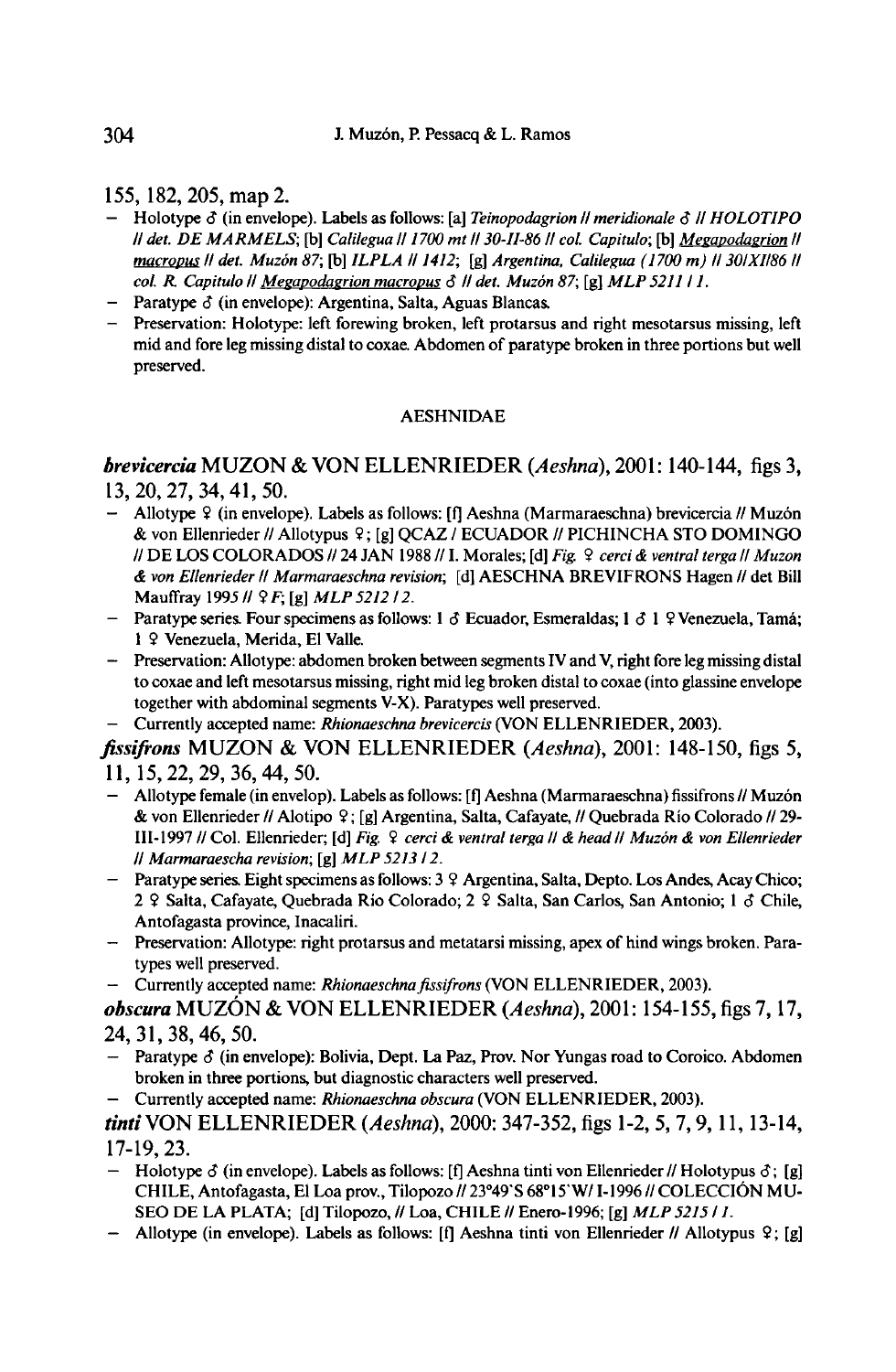CHILE, Antofagasta, El Loa prov., Tilopozo // 23°49' <sup>S</sup> 68°15'W // 1-1996 // COLECCION MUSEO DE LA PLATA; [g] MLP 5215 / 2.

- Paratype series (in envelopes). Four specimens from Chile, Antofagasta, El Loa province, as fo lows: 2  $\delta$  Chiuchiu; 1  $\delta$  Calama; 1  $\Omega$  San Pedro de Atacama.
- Preservation: Holotype: left hind leg in Eppendorf vial, free in the envelope. Allotype: right hind wing broken at apex. Paratypes well preserved.
- Currently accepted name: Rhionaeschna tinti (VON ELLENRIEDER, 2003).

#### GOMPHIDAE

### noval RODRIGUES CAPITULO (Cyanogomphus), 1984: 329-336, figs 1-14.

- Holotype  $\delta$  (pinned). Labels as follows: [a] HOLOTIPO; [b] *P.Nac. El Palmar || ENTRE RIOS* Il XI-1982 | Col. R. CAPITULO; [c] Holotypo & | ODONATA | GOMPHIDAE; [c] Cianogomphus II noval RODRIGUES II CAPÍTULO 1984; [c] ninfa 23 II exhubia; [d] 4215.
- Allotype (pinned). Labels as follows: [a] ALOTIPO; [b]Arroyo Palmar II24-11-82IIA. R Capitulo; [c] Cianogomphus // noval Rodrigues Capitulo, 1984; [c] Allotypo 9 // ODONATA // GOM-PHIDAE; [d] 4215.
- Preservation: Holotype: Forewing and left cerci broken, right fore wing damaged at pterostigma level and glued at costal margin. Allotype: well preserved.
- Currently accepted name: Tibiagomphus noval (BELLE, 1992).
- C o m me n t: RODRIGUES CAPITULO (1984) stated that the type series was deposited at the Institute de Limnologia "Dr, RA Ringuelet", nevertheless it was deposited at the MLP collection many years ago.

#### LIBELLULIDAE

#### ringueleti RODRIGUES CAPITULO (Micrathyria) 1988; 409-418, figs 1-38.

- Holotype δ (pinned). Labels as follows: [a] HOLOTIPO; [b] Pta Lara || 30-XI-84 || Col. Capi tulo; [white with pink and blue lines] Micrathyria ringueleti II Rodrigues Capitulo II Holotype  $\delta$ ; [d] 4216.
- Allotype (pinned). Labels as follows: [a] ALOTIPO; [b] Pta Lara || 30-XI-84 || Col. Capítulo; [white with pink and blue lines] Micrathyria ringueleti // Rodrigues Capitulo // Allotype  $\frac{1}{2}$ ; [d] 4216.
- Paratype series (pinned). 27 specimens from Argentina, Buenos Aires province, as follows: 10  $\delta$ , 1 9 Punta Lara; 11  $\delta$ , 3 9 Chascomús; 1 9 Estero Zapata; 1 9 Los Talas.
- Preservation: Holotype: left antenna missing, left hind wing broken at anal loop level, left hind leg missing distal to femur. Allotype: right mid leg lacking pretarsi. Paratypes well preserved.

### ACKNOWLEDGEMENTS

We thank HECTOR MACHALA FERREYRA for valuable assistance at the Museo de La Plata entomological collection and NATALIA VON ELLENRIEDER for the critical reading of the manuscript. This study was supported by the Consejo Nacional de Investigaciones Tècnicas y Cientificas de Argentina(CON1CET).

#### **REFERENCES**

BELLE, J., 1992. Studies on ultimate instar larvae of Neotropical Gomphidae, with the description of Tibiagomphus gen. nov.(Anisoptera). Odonatologica21(1): 1-24.